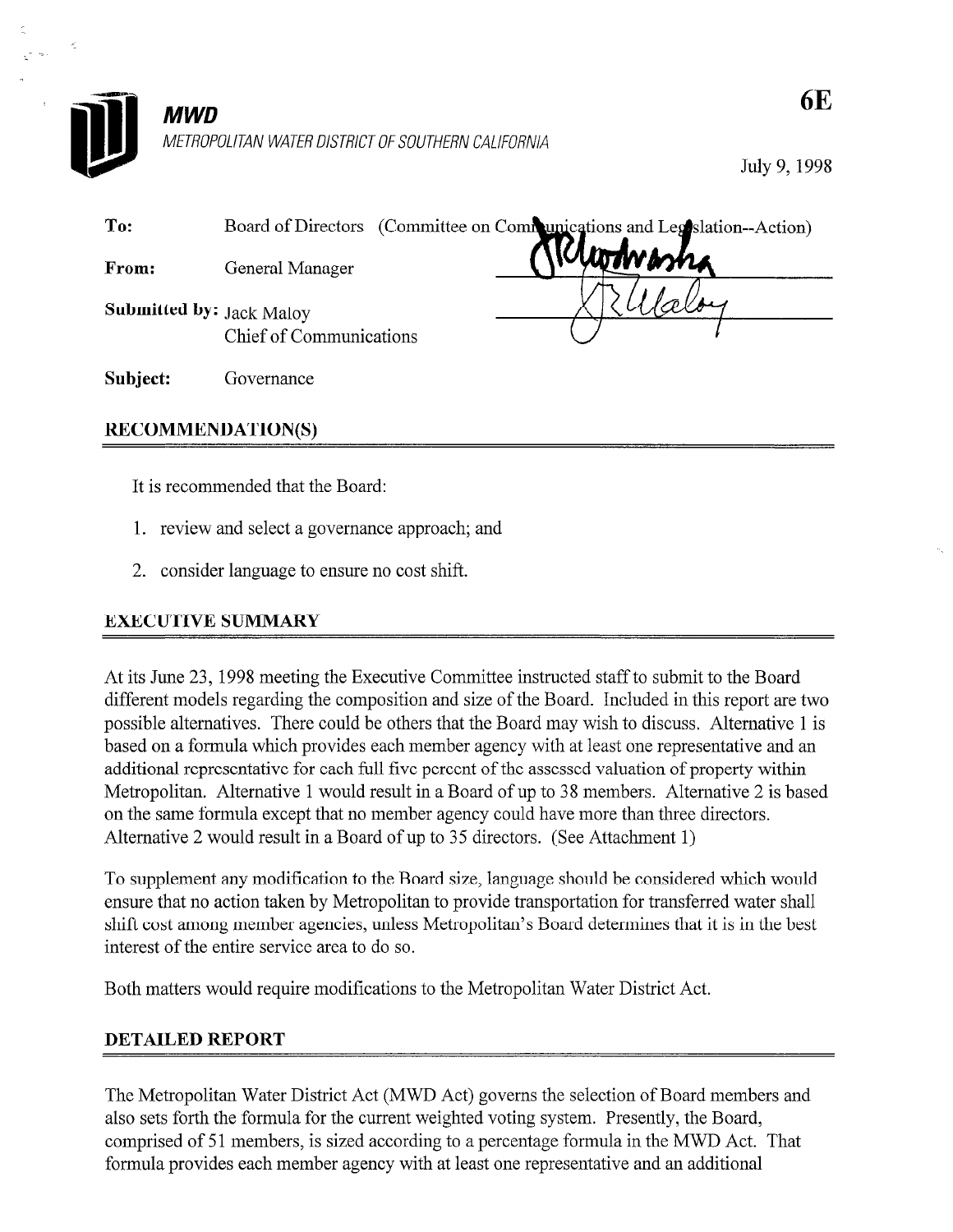representative for each full three percent of the assessed valuation of property within Metropolitan and taxable for Metropolitan purposes located within the member agency. The three percent formula was adopted in 1972 at the suggestion of Metropolitan itself as a means to control the size of the Board. Should the Board wish to limit its size, increasing the percentage will accomplish that.

Attached is a matrix which illustrates the number of Directors for each agency as the percentage formula is changed. (Attachment 1) The matrix summarized the following: 1) the current number of Directors, 2) a modification from the current three percent to five percent of assessed valuation of property for a total of up to 38 directors; and 3) a modification from the current three percent to five percent of assessed valuation of property with a maximum of three directors from an agency for a total of up to 35 directors.

To supplement any modification to the Board size, language should be considered which would ensure that no action taken by Metropolitan to provide transportation for transferred water shall shift cost among member agencies, unless Metropolitan's Board determines that it is in the best interest of the entire service area to do so.

Both matters would require modifications to the Metropolitan Water District Act.

LR:vb

Attachment(s)